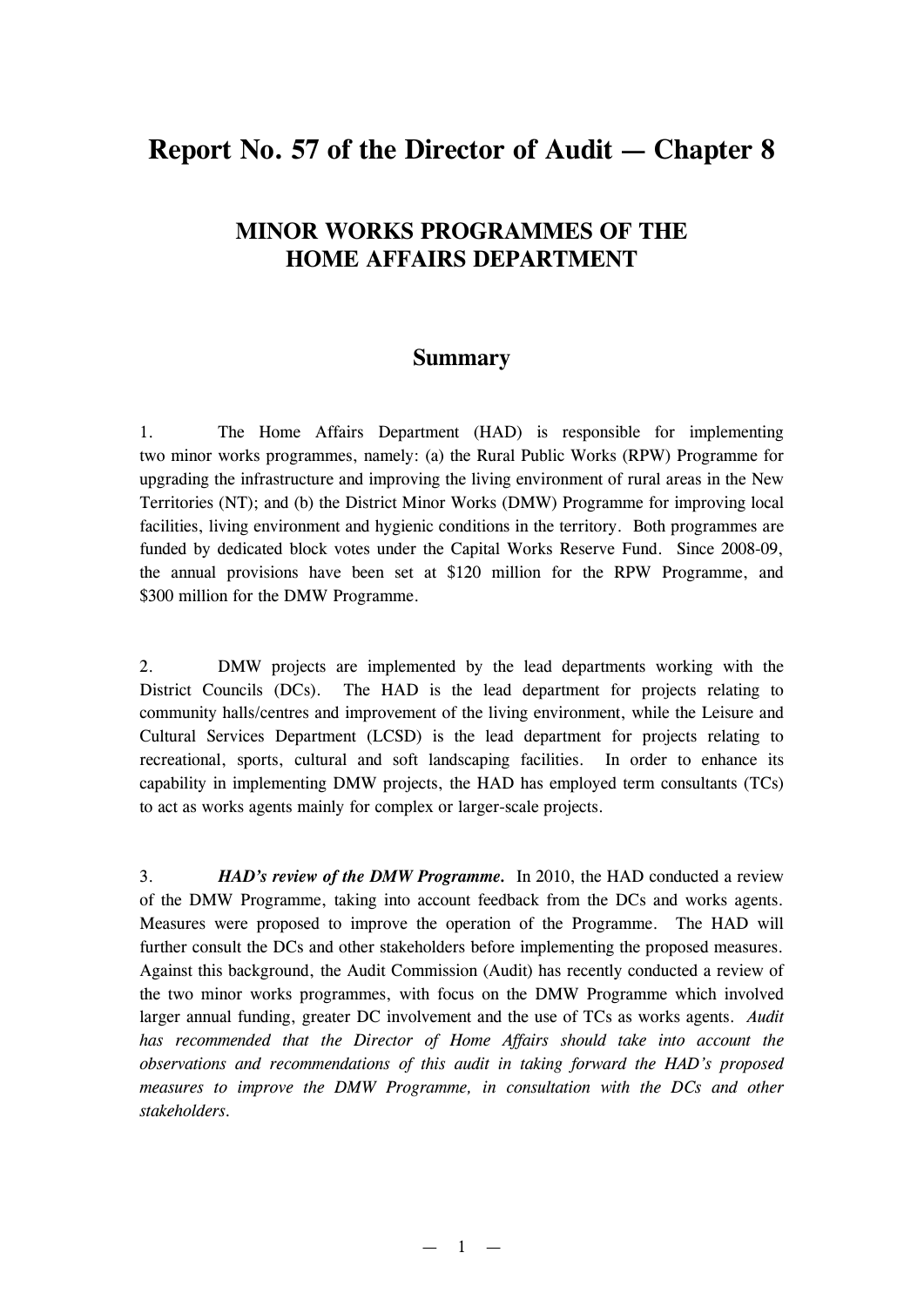#### **Operation of the DMW Programme**

4. *Allocation of the DMW provision to districts.* Annual provisions are allocated to districts to meet their capital expenditure under the DMW Programme. Individual districts are expected to plan and monitor their works projects accordingly. From 2008-09 to 2010-11, individual districts had variances between the allocation and the actual expenditure, ranging from an underspending of 33% to an overspending of 37%. The HAD's review of the DMW Programme in 2010 (see para. 3) also noted that urban districts began to experience constraints in finding sites for larger-scale DMW projects. *Audit has recommended that the Director of Home Affairs should: (a) ascertain the reasons why some urban districts have difficulties in spending their annual allocations, and help them tackle the difficulties; and (b) help all districts (particularly urban districts) identify suitable sites for DMW projects and speed up the process of application for land allocations.*

5. *Need for better cash flow planning.* In order to better utilise their annual DMW provisions, individual districts need to plan the cash flow requirements of their projects effectively. Good cash flow planning obviates the need to unnecessarily delay some endorsed projects or fast-track some other projects towards the end of a financial year. *Audit has recommended that the Director of Home Affairs should remind District Offices of the need to plan effectively the cash flow requirements of DMW projects under their purview.*

6. *Need for a project evaluation and performance reporting mechanism.* At present, the DMW Programme does not have a systematic project evaluation and performance reporting mechanism. Therefore, necessary management information to measure the effectiveness of the Programme (including utilisation of the facilities of completed projects, and user satisfaction with these facilities) is not available. *Audit has recommended that the Director of Home Affairs should: (a) establish a project evaluation and performance reporting mechanism to provide necessary management information for evaluating the effectiveness of DMW projects; and (b) after the mechanism is in place, conduct a comprehensive review of the effectiveness of the DMW Programme.*

#### **Use of term consultants as works agents**

7. *Selection of TCs.* In April 2009, one year before the expiry of the four 2008-2010 term consultancy agreements, the HAD started the selection exercise for TCs to provide services for another two-year period. However, the selection exercise took 24 months to complete. In the event, three new agreements were awarded in January 2011 and one in March 2011, 8 to 10 months after the expiry of the 2008-2010 agreements. Besides, there was a lack of competition because only a small number of consultants were interested in the term consultancies. *Audit has recommended that the Director of Home Affairs, in conducting TC selection exercises in future, should: (a) closely monitor their progress to ensure that term consultancies are awarded in a timely manner; and (b) take measures to enhance competition.*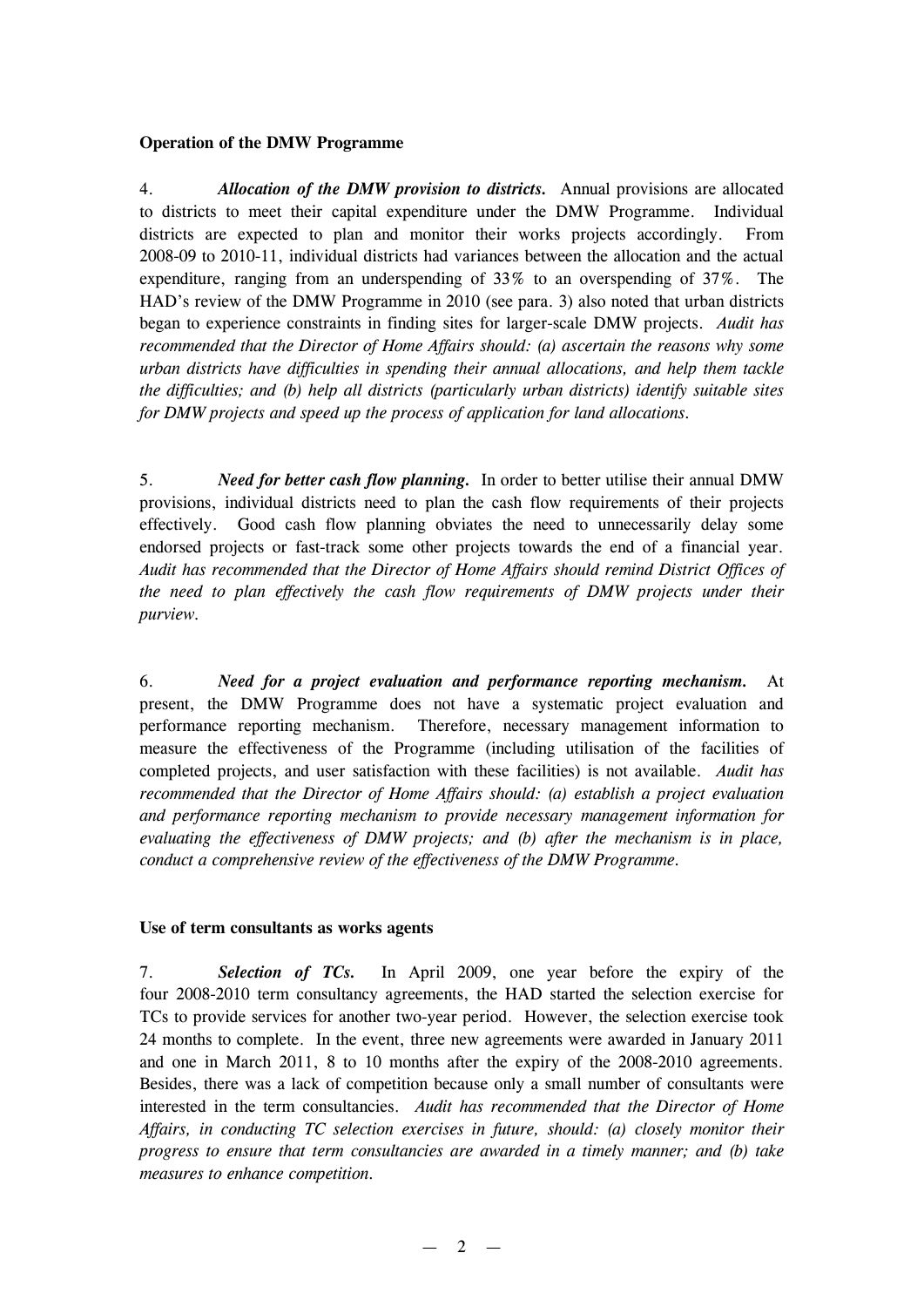8. *Progress of TC projects.* The progress of TC projects was much slower than that of non-TC projects. As at 31 March 2011, about one to three years after the assignment of the 213 TC projects under the 2008-2010 agreements, 97 projects were still under the planning and tendering stages (not yet reaching the construction stage). *Audit has recommended that the Director of Home Affairs should closely monitor TCs' progress in the implementation of DMW projects, particularly in the planning and tendering stages, and provide assistance to them in tackling difficulties encountered.*

9. *Scale of TC projects.* For 179 (84%) of the TC projects under the 2008-2010 agreements, the project costs did not exceed \$4 million. Audit noted that: (a) TCs might be overloaded with a large number of small-scale projects; (b) using TCs for implementing small-scale projects with little design elements might not be in line with the HAD's original intention; and (c) larger-scale projects with more design elements are encouraged under the DMW Programme in order to bring about more significant benefits to the local communities. *Audit has recommended that the Director of Home Affairs should review the situation to identify measures to promote the implementation of larger-scale DMW projects with more design elements.*

#### **Monitoring of projects assigned to term consultants**

10. The HAD's Headquarters Works Section (HQWS) is responsible for monitoring projects assigned to TCs. Audit reviewed the monitoring systems and procedures by examining five projects assigned to TCs.

11. *Time taken by TCs in the planning and tendering stages.* Audit noted that TCs generally took a long time to prepare the detailed design and contract documentation (for conducting the tender/quotation exercise). For the five projects examined, the time spent ranged from 7 months to 13 months. For one project, the TC spent another 9 months in applying for an excavation permit (XP). *Audit has recommended that the Director of Home Affairs should provide more assistance to TCs and strengthen the monitoring of their progress in preparing the detailed design and contract documentation, and in applying for an XP.*

12. *Technical audit by the HQWS.* According to the term consultancy agreement, a TC has to submit a Quality Site Supervision Plan (QSSP) for each project. The execution of a QSSP enables the TC to supervise the contractor to ensure that critical construction activities and structural elements are in accordance with contract requirements. A QSSP and its execution by the TC shall be subject to the HQWS's technical audit. However, Audit noted that the HQWS did not have a system in place for conducting such technical audits. *Audit has recommended that the Director of Home Affairs should put in place a system for conducting technical audits on QSSPs and their execution by TCs.*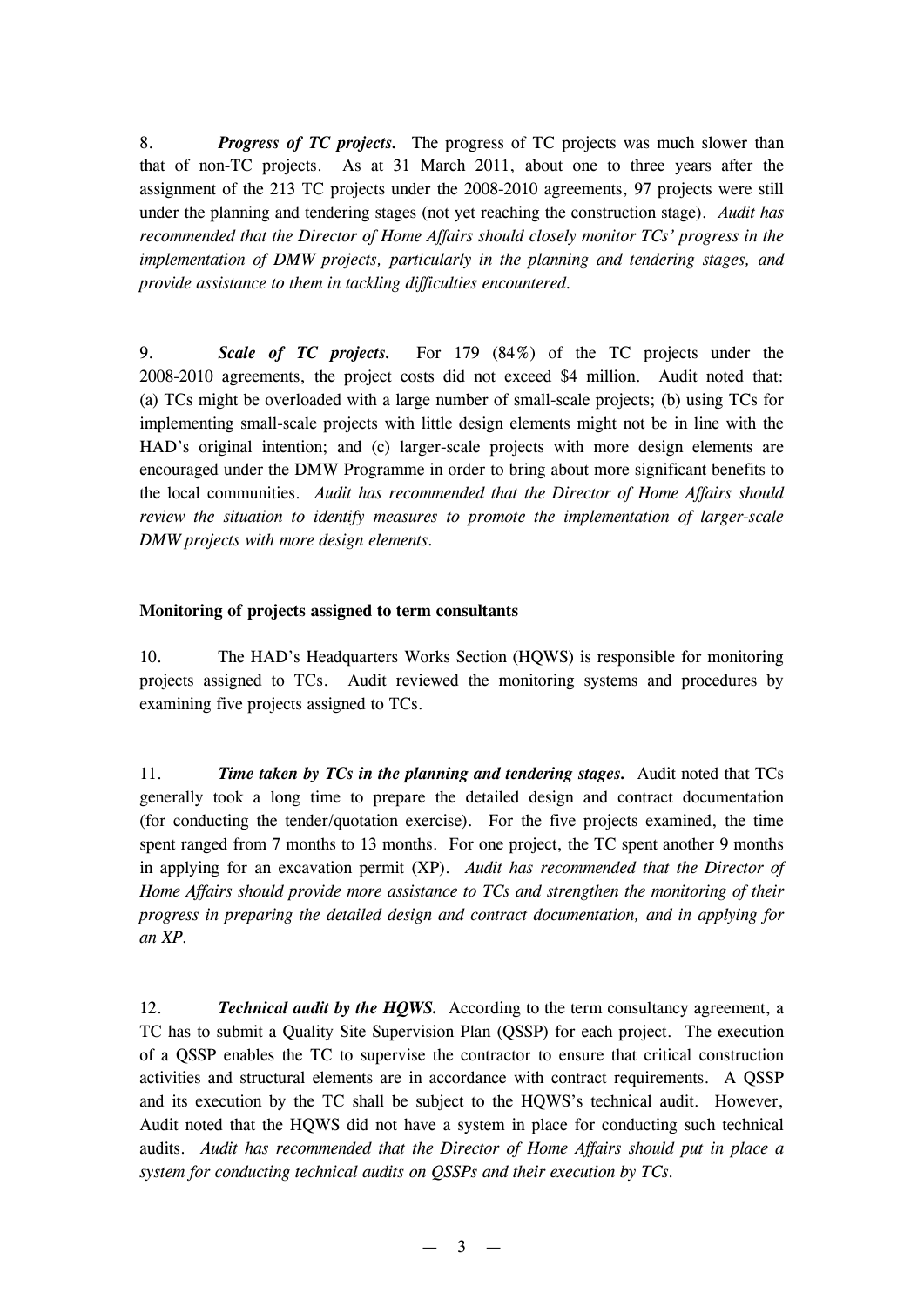#### **Monitoring of projects assigned to in-house staff**

13. HAD in-house works staff act as works agents for HAD-led projects with little design elements. The HQWS is responsible for projects in urban areas whereas the works teams of the NT District Offices are responsible for projects in the NT. Audit reviewed the HAD's administration of works projects by examining 30 DMW/RPW projects selected from four districts.

14. *Site inspections.* According to the HAD Works Manual, Inspectors of Works (IOWs) and Senior Inspectors of Works (SIOWs) should conduct supplementary site inspections for important site activities. However, Audit could not find records of such supplementary site inspections. Furthermore, common contractor deficiencies (e.g. those relating to site safety and site cleanliness) were rarely documented in site inspection reports furnished by frontline works staff. *Audit has recommended that the Director of Home Affairs should: (a) remind IOWs and SIOWs to conduct regular site inspections and properly record their inspections; and (b) develop a checklist to assist frontline works staff in conducting and documenting site inspections.*

15. *Issue of variation orders (VOs).* According to the HAD Works Manual, variations of works have to be ordered by issuing a VO before the commencement of such works. However, of the 19 VOs examined by Audit, 11 (58%) were issued after the completion of the works concerned. The late issue of a VO imposes a risk of disputes over the scope and value of the additional works. *Audit has recommended that the Director of Home Affairs should remind the HAD's works teams to issue VOs before the commencement of the works concerned, as required by the HAD Works Manual.*

### **Management and maintenance of facilities**

16. *Cleansing of the HAD's facilities.* For one of the four District Offices examined by Audit, upon completing a project, it will give a written advice to the Food and Environmental Hygiene Department to specifically request the provision of cleansing service to the facility. *Audit has recommended that the Director of Home Affairs should disseminate such a good practice to all District Offices.*

17. *Maintenance of the HAD's facilities.* According to an HAD standing circular, District Offices should draw up a schedule of all existing facilities of local public works projects, and inspect such facilities at least once a year. For the four District Offices under examination, they have not complied with these requirements. *Audit has recommended that the Director of Home Affairs should require District Offices to follow the requirements of the standing circular.*